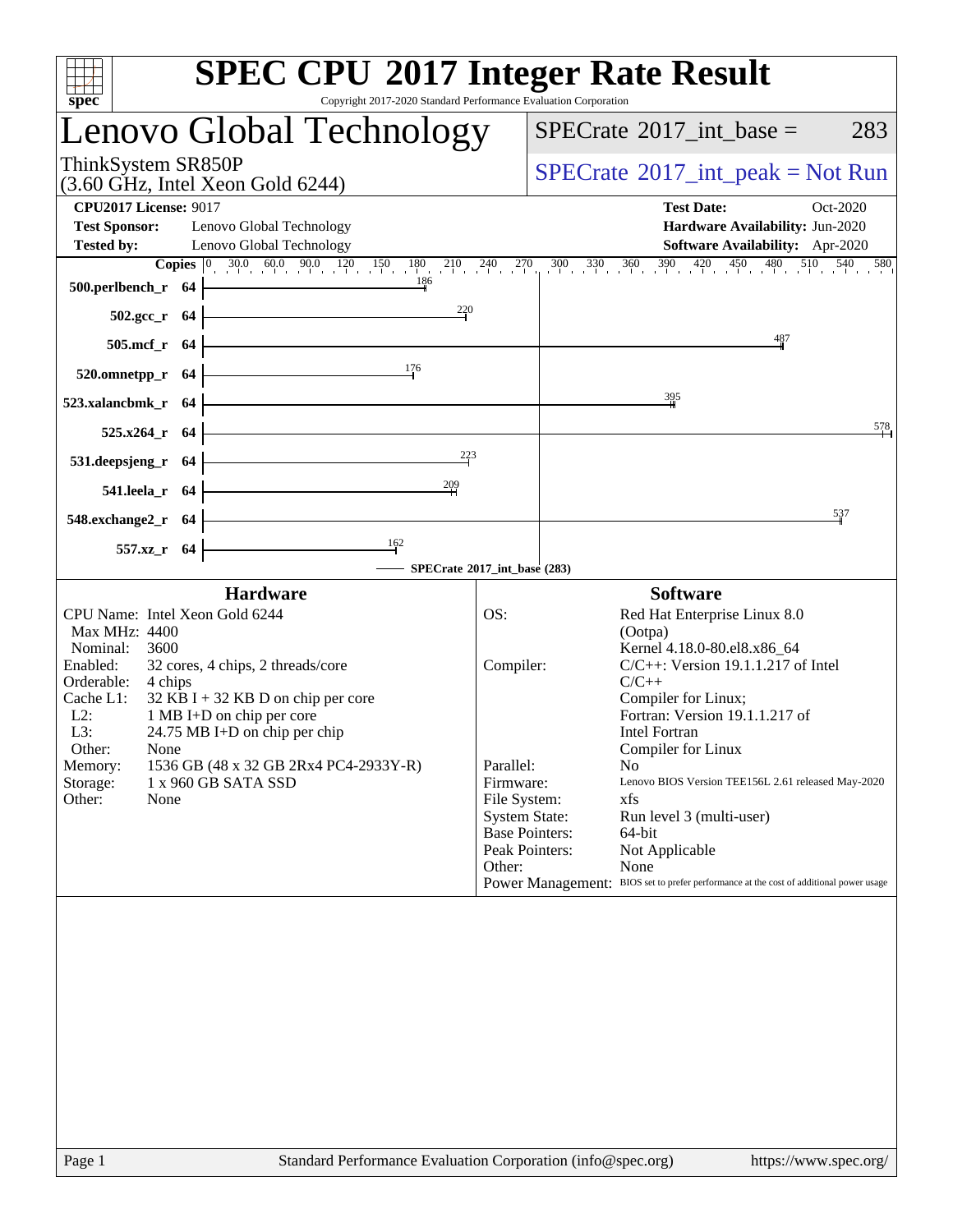

#### **[SPEC CPU](http://www.spec.org/auto/cpu2017/Docs/result-fields.html#SPECCPU2017IntegerRateResult)[2017 Integer Rate Result](http://www.spec.org/auto/cpu2017/Docs/result-fields.html#SPECCPU2017IntegerRateResult)** Copyright 2017-2020 Standard Performance Evaluation Corporation

## Lenovo Global Technology

(3.60 GHz, Intel Xeon Gold 6244)

ThinkSystem SR850P<br>  $\begin{array}{c}\n\text{SPECTI} \\
\text{SPECTI} \\
\text{SPECTI} \\
\text{SPECTI} \\
\text{SPECTI} \\
\text{SPECTI} \\
\text{SPECTI} \\
\text{SPECTI} \\
\text{SPECTI} \\
\text{SPECTI} \\
\text{SPECTI} \\
\text{SPECTI} \\
\text{SPECTI} \\
\text{SPECTI} \\
\text{S OF T} \\
\text{S OF T} \\
\text{S OF T} \\
\text{S OF T} \\
\text{S OF T} \\
\text{S OF T} \\
\text{S OF T} \\
\text{S OF T} \\
\text{S OF T} \\
\text{S OF T} \\$ 

 $SPECTate@2017\_int\_base = 283$ 

**[Test Sponsor:](http://www.spec.org/auto/cpu2017/Docs/result-fields.html#TestSponsor)** Lenovo Global Technology **[Hardware Availability:](http://www.spec.org/auto/cpu2017/Docs/result-fields.html#HardwareAvailability)** Jun-2020

**[CPU2017 License:](http://www.spec.org/auto/cpu2017/Docs/result-fields.html#CPU2017License)** 9017 **[Test Date:](http://www.spec.org/auto/cpu2017/Docs/result-fields.html#TestDate)** Oct-2020 **[Tested by:](http://www.spec.org/auto/cpu2017/Docs/result-fields.html#Testedby)** Lenovo Global Technology **[Software Availability:](http://www.spec.org/auto/cpu2017/Docs/result-fields.html#SoftwareAvailability)** Apr-2020

#### **[Results Table](http://www.spec.org/auto/cpu2017/Docs/result-fields.html#ResultsTable)**

|                                   | <b>Base</b>   |                |                |                |       |                |       | <b>Peak</b>   |                |              |                |              |                |              |
|-----------------------------------|---------------|----------------|----------------|----------------|-------|----------------|-------|---------------|----------------|--------------|----------------|--------------|----------------|--------------|
| <b>Benchmark</b>                  | <b>Copies</b> | <b>Seconds</b> | Ratio          | <b>Seconds</b> | Ratio | <b>Seconds</b> | Ratio | <b>Copies</b> | <b>Seconds</b> | <b>Ratio</b> | <b>Seconds</b> | <b>Ratio</b> | <b>Seconds</b> | <b>Ratio</b> |
| $500.$ perlbench_r                | 64            | 547            | 186            | 545            | 187   | 547            | 186   |               |                |              |                |              |                |              |
| $502.\text{gcc}$ <sub>r</sub>     | 64            | 411            | 220            | 411            | 220   | 409            | 221   |               |                |              |                |              |                |              |
| $505$ .mcf r                      | 64            | 212            | 487            | 212            | 487   | 213            | 486   |               |                |              |                |              |                |              |
| 520.omnetpp_r                     | 64            | 477            | 176            | 475            | 177   | 476            | 176   |               |                |              |                |              |                |              |
| 523.xalancbmk r                   | 64            | 172            | 394            | 171            | 395   | 170            | 397   |               |                |              |                |              |                |              |
| 525.x264 r                        | 64            | 193            | 579            | 196            | 572   | 194            | 578   |               |                |              |                |              |                |              |
| 531.deepsjeng_r                   | 64            | 329            | 223            | 329            | 223   | 329            | 223   |               |                |              |                |              |                |              |
| 541.leela r                       | 64            | 508            | 209            | 508            | 209   | 498            | 213   |               |                |              |                |              |                |              |
| 548.exchange2_r                   | 64            | 312            | 537            | 313            | 536   | 312            | 537   |               |                |              |                |              |                |              |
| 557.xz r                          | 64            | 427            | 162            | 426            | 162   | 426            | 162   |               |                |              |                |              |                |              |
| $SPECrate^{\circ}2017$ int base = |               |                | 283            |                |       |                |       |               |                |              |                |              |                |              |
| $SPECrate^{\circ}2017$ int peak = |               |                | <b>Not Run</b> |                |       |                |       |               |                |              |                |              |                |              |

Results appear in the [order in which they were run](http://www.spec.org/auto/cpu2017/Docs/result-fields.html#RunOrder). Bold underlined text [indicates a median measurement](http://www.spec.org/auto/cpu2017/Docs/result-fields.html#Median).

### **[Compiler Notes](http://www.spec.org/auto/cpu2017/Docs/result-fields.html#CompilerNotes)**

The inconsistent Compiler version information under Compiler Version section is due to a discrepancy in Intel Compiler. The correct version of C/C++ compiler is: Version 19.1.1.217 Build 20200306 Compiler for Linux The correct version of Fortran compiler is: Version 19.1.1.217 Build 20200306 Compiler for Linux

### **[Submit Notes](http://www.spec.org/auto/cpu2017/Docs/result-fields.html#SubmitNotes)**

 The numactl mechanism was used to bind copies to processors. The config file option 'submit' was used to generate numactl commands to bind each copy to a specific processor. For details, please see the config file.

### **[Operating System Notes](http://www.spec.org/auto/cpu2017/Docs/result-fields.html#OperatingSystemNotes)**

Stack size set to unlimited using "ulimit -s unlimited"

### **[Environment Variables Notes](http://www.spec.org/auto/cpu2017/Docs/result-fields.html#EnvironmentVariablesNotes)**

```
Environment variables set by runcpu before the start of the run:
LD_LIBRARY_PATH =
      "/home/cpu2017-1.1.0-ic19.1.1/lib/intel64:/home/cpu2017-1.1.0-ic19.1.1/l
      ib/ia32:/home/cpu2017-1.1.0-ic19.1.1/je5.0.1-32"
MALLOC_CONF = "retain:true"
```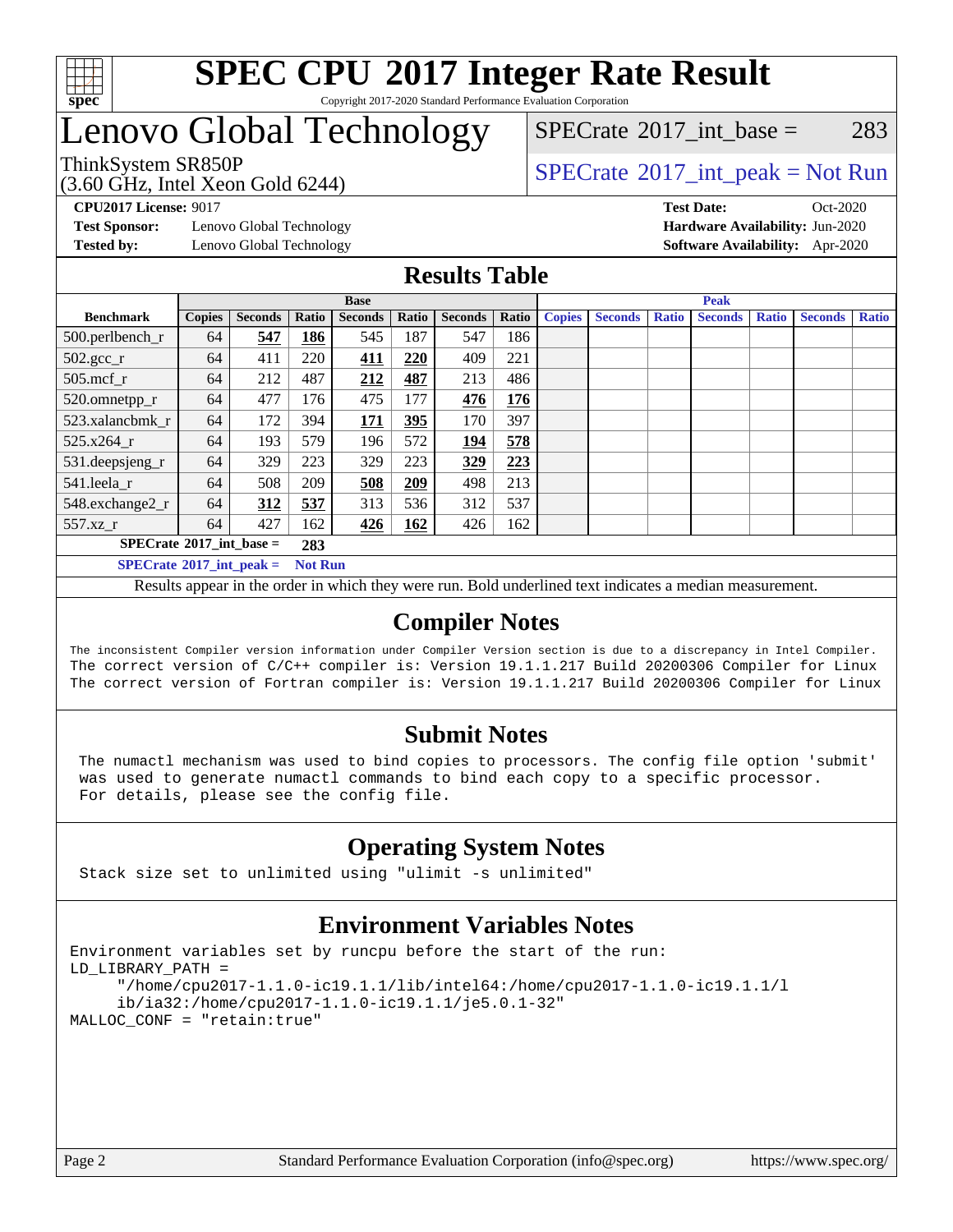

Copyright 2017-2020 Standard Performance Evaluation Corporation

## Lenovo Global Technology

ThinkSystem SR850P<br>  $SPECTI<sub>2</sub>$  [SPECrate](http://www.spec.org/auto/cpu2017/Docs/result-fields.html#SPECrate2017intpeak)®[2017\\_int\\_peak = N](http://www.spec.org/auto/cpu2017/Docs/result-fields.html#SPECrate2017intpeak)ot Run

(3.60 GHz, Intel Xeon Gold 6244)

[SPECrate](http://www.spec.org/auto/cpu2017/Docs/result-fields.html#SPECrate2017intbase)<sup>®</sup>2017 int base = 283

**[CPU2017 License:](http://www.spec.org/auto/cpu2017/Docs/result-fields.html#CPU2017License)** 9017 **[Test Date:](http://www.spec.org/auto/cpu2017/Docs/result-fields.html#TestDate)** Oct-2020

**[Test Sponsor:](http://www.spec.org/auto/cpu2017/Docs/result-fields.html#TestSponsor)** Lenovo Global Technology **[Hardware Availability:](http://www.spec.org/auto/cpu2017/Docs/result-fields.html#HardwareAvailability)** Jun-2020 **[Tested by:](http://www.spec.org/auto/cpu2017/Docs/result-fields.html#Testedby)** Lenovo Global Technology **[Software Availability:](http://www.spec.org/auto/cpu2017/Docs/result-fields.html#SoftwareAvailability)** Apr-2020

#### **[General Notes](http://www.spec.org/auto/cpu2017/Docs/result-fields.html#GeneralNotes)**

 Binaries compiled on a system with 1x Intel Core i9-7980XE CPU + 64GB RAM memory using Redhat Enterprise Linux 8.0 Transparent Huge Pages enabled by default Prior to runcpu invocation Filesystem page cache synced and cleared with: sync; echo 3> /proc/sys/vm/drop\_caches runcpu command invoked through numactl i.e.: numactl --interleave=all runcpu <etc> NA: The test sponsor attests, as of date of publication, that CVE-2017-5754 (Meltdown) is mitigated in the system as tested and documented. Yes: The test sponsor attests, as of date of publication, that CVE-2017-5753 (Spectre variant 1) is mitigated in the system as tested and documented. Yes: The test sponsor attests, as of date of publication, that CVE-2017-5715 (Spectre variant 2) is mitigated in the system as tested and documented.

#### **[Platform Notes](http://www.spec.org/auto/cpu2017/Docs/result-fields.html#PlatformNotes)**

BIOS configuration: Choose Operating Mode set to Maximum Performance and then set it to Custom Mode MONITOR/MWAIT set to Enable CPU P-state Control set to Legacy Adjacent Cache Prefetch set to Disable DCU Streamer Prefetcher set to Disable SNC set to Enable

 Sysinfo program /home/cpu2017-1.1.0-ic19.1.1/bin/sysinfo Rev: r6365 of 2019-08-21 295195f888a3d7edb1e6e46a485a0011 running on localhost.localdomain Wed Oct 21 23:40:19 2020

 SUT (System Under Test) info as seen by some common utilities. For more information on this section, see <https://www.spec.org/cpu2017/Docs/config.html#sysinfo>

 From /proc/cpuinfo model name : Intel(R) Xeon(R) Gold 6244 CPU @ 3.60GHz 4 "physical id"s (chips) 64 "processors" cores, siblings (Caution: counting these is hw and system dependent. The following excerpts from /proc/cpuinfo might not be reliable. Use with caution.) cpu cores : 8 siblings : 16 physical 0: cores 2 3 9 16 17 20 26 27 physical 1: cores 1 2 4 9 18 19 25 27 physical 2: cores 2 9 16 17 18 19 20 27 physical 3: cores 2 4 8 9 11 17 26 27

**(Continued on next page)**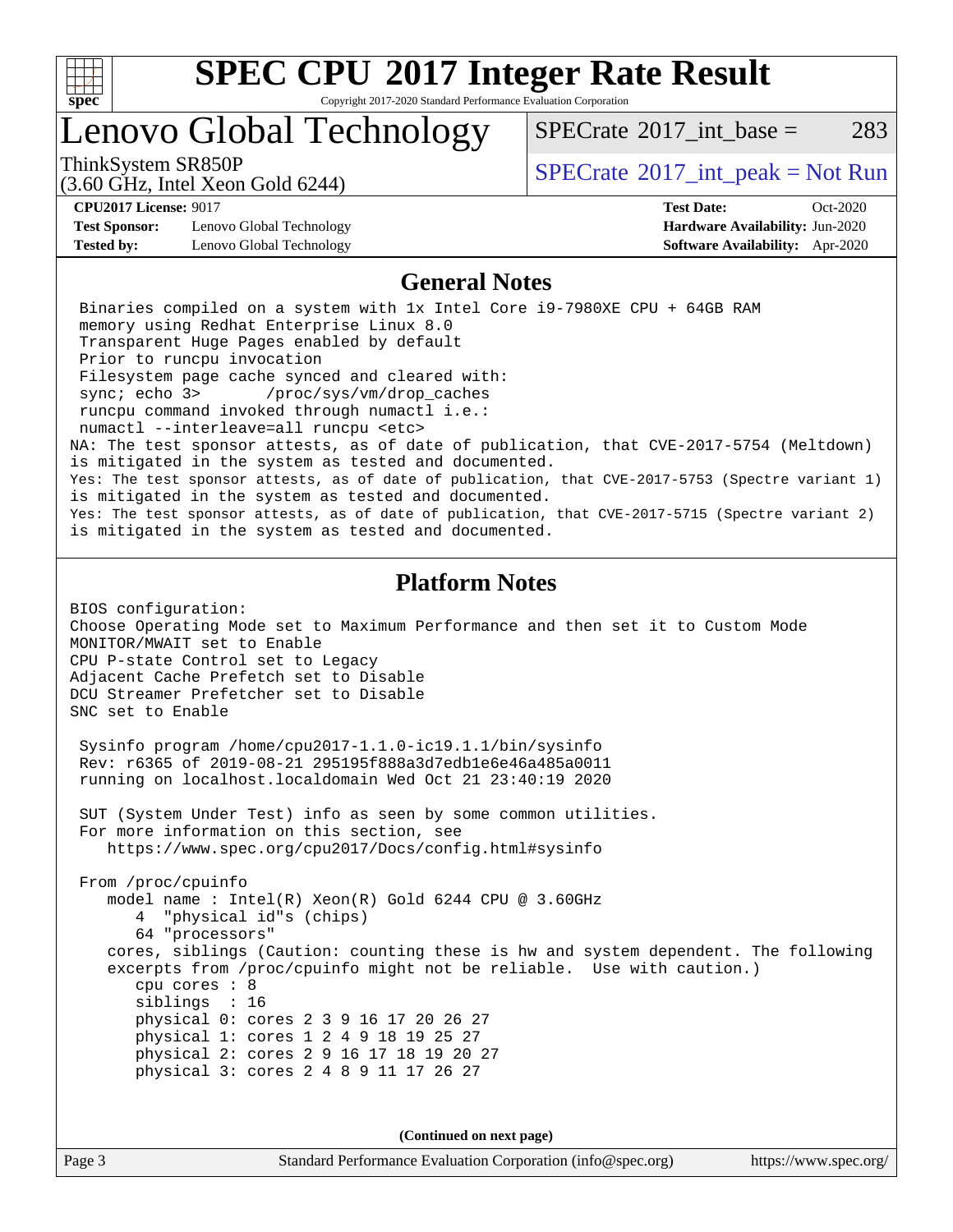

Copyright 2017-2020 Standard Performance Evaluation Corporation

## Lenovo Global Technology

 $SPECTate@2017\_int\_base = 283$ 

(3.60 GHz, Intel Xeon Gold 6244)

ThinkSystem SR850P<br>  $(3.60 \text{ GHz, Intel Yoon Gold } 6244)$  [SPECrate](http://www.spec.org/auto/cpu2017/Docs/result-fields.html#SPECrate2017intpeak)®[2017\\_int\\_peak = N](http://www.spec.org/auto/cpu2017/Docs/result-fields.html#SPECrate2017intpeak)ot Run

**[CPU2017 License:](http://www.spec.org/auto/cpu2017/Docs/result-fields.html#CPU2017License)** 9017 **[Test Date:](http://www.spec.org/auto/cpu2017/Docs/result-fields.html#TestDate)** Oct-2020

**[Test Sponsor:](http://www.spec.org/auto/cpu2017/Docs/result-fields.html#TestSponsor)** Lenovo Global Technology **[Hardware Availability:](http://www.spec.org/auto/cpu2017/Docs/result-fields.html#HardwareAvailability)** Jun-2020 **[Tested by:](http://www.spec.org/auto/cpu2017/Docs/result-fields.html#Testedby)** Lenovo Global Technology **[Software Availability:](http://www.spec.org/auto/cpu2017/Docs/result-fields.html#SoftwareAvailability)** Apr-2020

#### **[Platform Notes \(Continued\)](http://www.spec.org/auto/cpu2017/Docs/result-fields.html#PlatformNotes)**

| From lscpu:                 |                                                                                     |
|-----------------------------|-------------------------------------------------------------------------------------|
| Architecture:               | x86 64                                                                              |
| $CPU$ op-mode(s):           | $32$ -bit, $64$ -bit                                                                |
| Byte Order:                 | Little Endian                                                                       |
| CPU(s):                     | 64                                                                                  |
| On-line CPU(s) list: $0-63$ |                                                                                     |
| Thread( $s$ ) per core:     | 2                                                                                   |
| $Core(s)$ per socket:       | 8                                                                                   |
| Socket(s):                  | 4                                                                                   |
| NUMA $node(s)$ :            | 8                                                                                   |
| Vendor ID:                  | GenuineIntel                                                                        |
| CPU family:                 | 6                                                                                   |
| Model:                      | 85                                                                                  |
| Model name:                 | $Intel(R) Xeon(R) Gold 6244 CPU @ 3.60GHz$                                          |
| Stepping:                   | 6                                                                                   |
| CPU MHz:                    | 2703.867                                                                            |
| $CPU$ max $MHz$ :           | 4400.0000                                                                           |
| CPU min MHz:                | 1200.0000                                                                           |
| BogoMIPS:                   | 7200.00                                                                             |
| Virtualization:             | $VT - x$                                                                            |
| L1d cache:                  | 32K                                                                                 |
| Lli cache:                  | 32K                                                                                 |
| $L2$ cache:                 | 1024K                                                                               |
| $L3$ cache:                 | 25344K                                                                              |
| NUMA node0 CPU(s):          | $0, 2 - 4, 32, 34 - 36$                                                             |
| NUMA nodel $CPU(s):$        | $1, 5 - 7, 33, 37 - 39$                                                             |
| NUMA $node2$ $CPU(s)$ :     | 8, 9, 11, 14, 40, 41, 43, 46                                                        |
| NUMA node3 CPU(s):          | 10, 12, 13, 15, 42, 44, 45, 47                                                      |
| NUMA $node4$ $CPU(s):$      | $16 - 19, 48 - 51$                                                                  |
| NUMA $node5$ $CPU(s):$      | $20 - 23, 52 - 55$                                                                  |
| NUMA node6 $CPU(s):$        | 24, 26, 27, 29, 56, 58, 59, 61                                                      |
| NUMA node7 CPU(s):          | 25, 28, 30, 31, 57, 60, 62, 63                                                      |
| Flaqs:                      | fpu vme de pse tsc msr pae mce cx8 apic sep mtrr pge mca cmov                       |
|                             | pat pse36 clflush dts acpi mmx fxsr sse sse2 ss ht tm pbe syscall nx pdpelgb rdtscp |
|                             | lm constant_tsc art arch_perfmon pebs bts rep_good nopl xtopology nonstop_tsc cpuid |
|                             | aperfmperf pni pclmulqdq dtes64 monitor ds_cpl vmx smx est tm2 ssse3 sdbg fma cx16  |
|                             | xtpr pdcm pcid dca sse4_1 sse4_2 x2apic movbe popcnt tsc_deadline_timer aes xsave   |
|                             | avx f16c rdrand lahf_lm abm 3dnowprefetch cpuid_fault epb cat_13 cdp_13             |
|                             | invpcid_single intel_ppin ssbd mba ibrs ibpb stibp ibrs_enhanced tpr_shadow vnmi    |
|                             | flexpriority ept vpid fsgsbase tsc_adjust bmil hle avx2 smep bmi2 erms invpcid rtm  |
|                             | cqm mpx rdt_a avx512f avx512dq rdseed adx smap clflushopt clwb intel_pt avx512cd    |

tel\_pt avx512cd avx512bw avx512vl xsaveopt xsavec xgetbv1 xsaves cqm\_llc cqm\_occup\_llc cqm\_mbm\_total cqm\_mbm\_local dtherm ida arat pln pts pku ospke avx512\_vnni flush\_l1d arch\_capabilities

 /proc/cpuinfo cache data cache size : 25344 KB

**(Continued on next page)**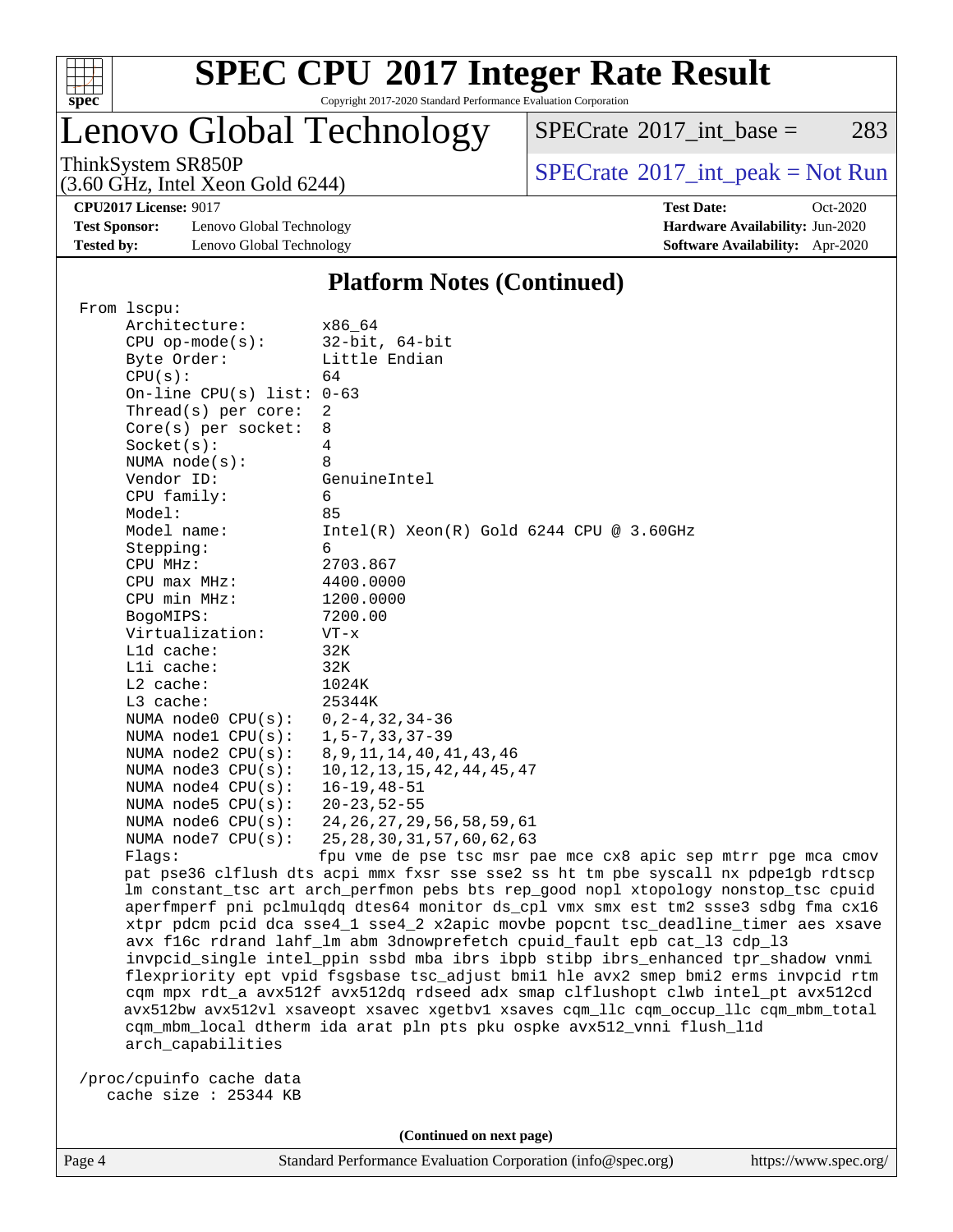

Copyright 2017-2020 Standard Performance Evaluation Corporation

## Lenovo Global Technology

 $SPECTate$ <sup>®</sup>[2017\\_int\\_base =](http://www.spec.org/auto/cpu2017/Docs/result-fields.html#SPECrate2017intbase) 283

(3.60 GHz, Intel Xeon Gold 6244)

ThinkSystem SR850P<br>  $SPECTI<sub>2</sub>$  [SPECrate](http://www.spec.org/auto/cpu2017/Docs/result-fields.html#SPECrate2017intpeak)®[2017\\_int\\_peak = N](http://www.spec.org/auto/cpu2017/Docs/result-fields.html#SPECrate2017intpeak)ot Run

**[Test Sponsor:](http://www.spec.org/auto/cpu2017/Docs/result-fields.html#TestSponsor)** Lenovo Global Technology **[Hardware Availability:](http://www.spec.org/auto/cpu2017/Docs/result-fields.html#HardwareAvailability)** Jun-2020 **[Tested by:](http://www.spec.org/auto/cpu2017/Docs/result-fields.html#Testedby)** Lenovo Global Technology **[Software Availability:](http://www.spec.org/auto/cpu2017/Docs/result-fields.html#SoftwareAvailability)** Apr-2020

**[CPU2017 License:](http://www.spec.org/auto/cpu2017/Docs/result-fields.html#CPU2017License)** 9017 **[Test Date:](http://www.spec.org/auto/cpu2017/Docs/result-fields.html#TestDate)** Oct-2020

## **[Platform Notes \(Continued\)](http://www.spec.org/auto/cpu2017/Docs/result-fields.html#PlatformNotes)**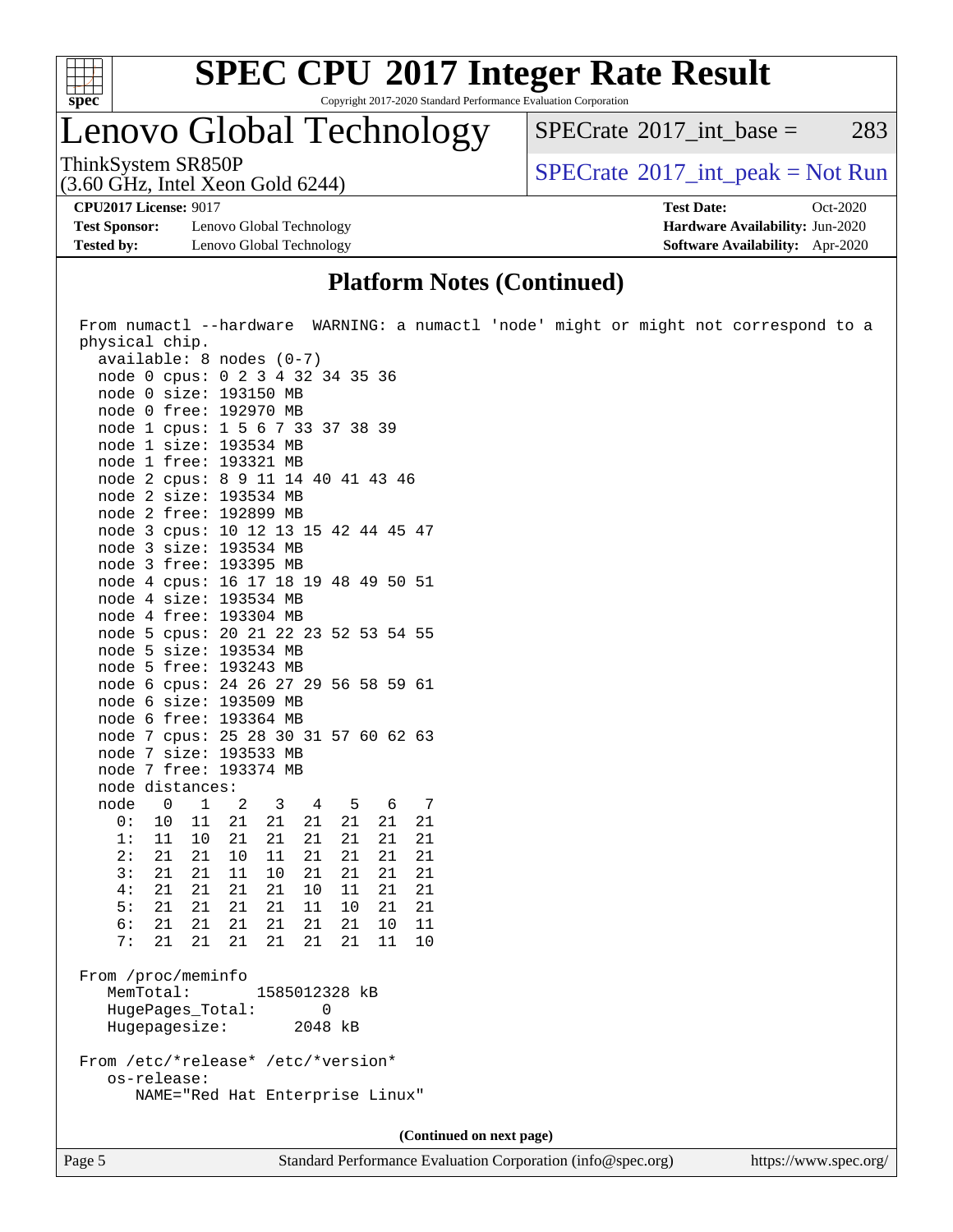

Copyright 2017-2020 Standard Performance Evaluation Corporation

Lenovo Global Technology

[SPECrate](http://www.spec.org/auto/cpu2017/Docs/result-fields.html#SPECrate2017intbase)<sup>®</sup>2017 int base = 283

(3.60 GHz, Intel Xeon Gold 6244)

ThinkSystem SR850P<br>  $SPECTI<sub>2</sub>$  [SPECrate](http://www.spec.org/auto/cpu2017/Docs/result-fields.html#SPECrate2017intpeak)®[2017\\_int\\_peak = N](http://www.spec.org/auto/cpu2017/Docs/result-fields.html#SPECrate2017intpeak)ot Run

**[Test Sponsor:](http://www.spec.org/auto/cpu2017/Docs/result-fields.html#TestSponsor)** Lenovo Global Technology **[Hardware Availability:](http://www.spec.org/auto/cpu2017/Docs/result-fields.html#HardwareAvailability)** Jun-2020 **[Tested by:](http://www.spec.org/auto/cpu2017/Docs/result-fields.html#Testedby)** Lenovo Global Technology **[Software Availability:](http://www.spec.org/auto/cpu2017/Docs/result-fields.html#SoftwareAvailability)** Apr-2020

**[CPU2017 License:](http://www.spec.org/auto/cpu2017/Docs/result-fields.html#CPU2017License)** 9017 **[Test Date:](http://www.spec.org/auto/cpu2017/Docs/result-fields.html#TestDate)** Oct-2020

#### **[Platform Notes \(Continued\)](http://www.spec.org/auto/cpu2017/Docs/result-fields.html#PlatformNotes)**

 VERSION="8.0 (Ootpa)" ID="rhel" ID\_LIKE="fedora" VERSION\_ID="8.0" PLATFORM\_ID="platform:el8" PRETTY\_NAME="Red Hat Enterprise Linux 8.0 (Ootpa)" ANSI\_COLOR="0;31" redhat-release: Red Hat Enterprise Linux release 8.0 (Ootpa) system-release: Red Hat Enterprise Linux release 8.0 (Ootpa) system-release-cpe: cpe:/o:redhat:enterprise\_linux:8.0:ga uname -a: Linux localhost.localdomain 4.18.0-80.el8.x86\_64 #1 SMP Wed Mar 13 12:02:46 UTC 2019 x86\_64 x86\_64 x86\_64 GNU/Linux Kernel self-reported vulnerability status: CVE-2018-3620 (L1 Terminal Fault): Not affected Microarchitectural Data Sampling: No status reported<br>CVE-2017-5754 (Meltdown): Not affected  $CVE-2017-5754$  (Meltdown): CVE-2018-3639 (Speculative Store Bypass): Mitigation: Speculative Store Bypass disabled via prctl and seccomp CVE-2017-5753 (Spectre variant 1): Mitigation: \_\_user pointer sanitization<br>CVE-2017-5715 (Spectre variant 2): Mitigation: Enhanced IBRS, IBPB: condition Mitigation: Enhanced IBRS, IBPB: conditional, RSB filling run-level 3 Oct 21 23:38 SPEC is set to: /home/cpu2017-1.1.0-ic19.1.1 Filesystem Type Size Used Avail Use% Mounted on /dev/sda4 xfs 839G 22G 817G 3% /home From /sys/devices/virtual/dmi/id BIOS: Lenovo -[TEE156L-2.61]- 05/20/2020 Vendor: Lenovo Product: ThinkSystem SR850P -[7D2HCTO1WW]- Product Family: ThinkSystem Serial: 1234567890 Additional information from dmidecode follows. WARNING: Use caution when you interpret this section. The 'dmidecode' program reads system data which is "intended to allow hardware to be accurately determined", but the intent may not be met, as there are frequent changes to hardware, firmware, and the "DMTF SMBIOS" standard. Memory: 48x Samsung M393A4K40CB2-CVF 32 GB 2 rank 2933 (End of data from sysinfo program)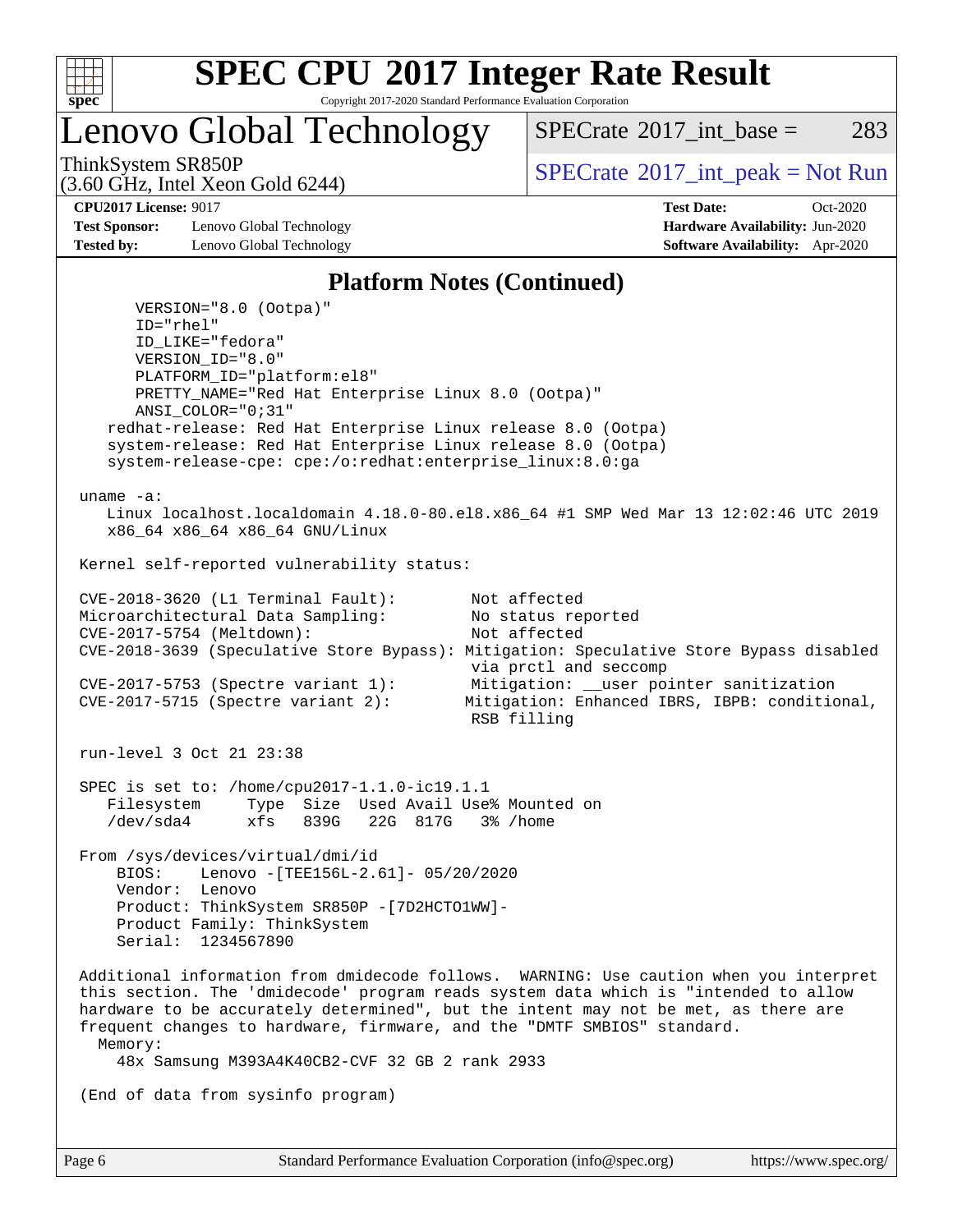

#### **[SPEC CPU](http://www.spec.org/auto/cpu2017/Docs/result-fields.html#SPECCPU2017IntegerRateResult)[2017 Integer Rate Result](http://www.spec.org/auto/cpu2017/Docs/result-fields.html#SPECCPU2017IntegerRateResult)** Copyright 2017-2020 Standard Performance Evaluation Corporation

## Lenovo Global Technology

 $SPECTate@2017\_int\_base = 283$ 

(3.60 GHz, Intel Xeon Gold 6244)

ThinkSystem SR850P<br>  $(3.60 \text{ GHz, Intel Yoon Gold } 6244)$  [SPECrate](http://www.spec.org/auto/cpu2017/Docs/result-fields.html#SPECrate2017intpeak)®[2017\\_int\\_peak = N](http://www.spec.org/auto/cpu2017/Docs/result-fields.html#SPECrate2017intpeak)ot Run

**[Test Sponsor:](http://www.spec.org/auto/cpu2017/Docs/result-fields.html#TestSponsor)** Lenovo Global Technology **[Hardware Availability:](http://www.spec.org/auto/cpu2017/Docs/result-fields.html#HardwareAvailability)** Jun-2020 **[Tested by:](http://www.spec.org/auto/cpu2017/Docs/result-fields.html#Testedby)** Lenovo Global Technology **[Software Availability:](http://www.spec.org/auto/cpu2017/Docs/result-fields.html#SoftwareAvailability)** Apr-2020

**[CPU2017 License:](http://www.spec.org/auto/cpu2017/Docs/result-fields.html#CPU2017License)** 9017 **[Test Date:](http://www.spec.org/auto/cpu2017/Docs/result-fields.html#TestDate)** Oct-2020

## **[Compiler Version Notes](http://www.spec.org/auto/cpu2017/Docs/result-fields.html#CompilerVersionNotes)**

| 500.perlbench_r(base) 502.gcc_r(base) 505.mcf_r(base)<br>C<br>$525.x264_r(base) 557.xz_r(base)$                                                                          |  |  |  |  |  |  |
|--------------------------------------------------------------------------------------------------------------------------------------------------------------------------|--|--|--|--|--|--|
| Intel(R) C Compiler for applications running on Intel(R) 64, Version 2021.1<br>NextGen Build 20200304<br>Copyright (C) 1985-2020 Intel Corporation. All rights reserved. |  |  |  |  |  |  |
|                                                                                                                                                                          |  |  |  |  |  |  |
|                                                                                                                                                                          |  |  |  |  |  |  |
| 520.omnetpp $r(base)$ 523.xalancbmk $r(base)$ 531.deepsjeng $r(base)$<br>$C++$<br>$541.$ leela r(base)                                                                   |  |  |  |  |  |  |
| Intel(R) $C++$ Compiler for applications running on Intel(R) 64, Version 2021.1<br>NextGen Build 20200304                                                                |  |  |  |  |  |  |
| Copyright (C) 1985-2020 Intel Corporation. All rights reserved.                                                                                                          |  |  |  |  |  |  |
|                                                                                                                                                                          |  |  |  |  |  |  |
| Fortran   548.exchange2 $r(base)$                                                                                                                                        |  |  |  |  |  |  |
|                                                                                                                                                                          |  |  |  |  |  |  |
| Intel(R) Fortran Intel(R) 64 Compiler for applications running on Intel(R)<br>64, Version 19.1.1.217 Build 20200306                                                      |  |  |  |  |  |  |
| Copyright (C) 1985-2020 Intel Corporation. All rights reserved.                                                                                                          |  |  |  |  |  |  |
|                                                                                                                                                                          |  |  |  |  |  |  |

## **[Base Compiler Invocation](http://www.spec.org/auto/cpu2017/Docs/result-fields.html#BaseCompilerInvocation)**

[C benchmarks](http://www.spec.org/auto/cpu2017/Docs/result-fields.html#Cbenchmarks): [icc](http://www.spec.org/cpu2017/results/res2020q4/cpu2017-20201026-24288.flags.html#user_CCbase_intel_icc_66fc1ee009f7361af1fbd72ca7dcefbb700085f36577c54f309893dd4ec40d12360134090235512931783d35fd58c0460139e722d5067c5574d8eaf2b3e37e92)

| $C_{++}$ benchmarks: |  |
|----------------------|--|
| icpc                 |  |

[Fortran benchmarks](http://www.spec.org/auto/cpu2017/Docs/result-fields.html#Fortranbenchmarks): [ifort](http://www.spec.org/cpu2017/results/res2020q4/cpu2017-20201026-24288.flags.html#user_FCbase_intel_ifort_8111460550e3ca792625aed983ce982f94888b8b503583aa7ba2b8303487b4d8a21a13e7191a45c5fd58ff318f48f9492884d4413fa793fd88dd292cad7027ca)

## **[Base Portability Flags](http://www.spec.org/auto/cpu2017/Docs/result-fields.html#BasePortabilityFlags)**

 500.perlbench\_r: [-DSPEC\\_LP64](http://www.spec.org/cpu2017/results/res2020q4/cpu2017-20201026-24288.flags.html#b500.perlbench_r_basePORTABILITY_DSPEC_LP64) [-DSPEC\\_LINUX\\_X64](http://www.spec.org/cpu2017/results/res2020q4/cpu2017-20201026-24288.flags.html#b500.perlbench_r_baseCPORTABILITY_DSPEC_LINUX_X64) 502.gcc\_r: [-DSPEC\\_LP64](http://www.spec.org/cpu2017/results/res2020q4/cpu2017-20201026-24288.flags.html#suite_basePORTABILITY502_gcc_r_DSPEC_LP64) 505.mcf\_r: [-DSPEC\\_LP64](http://www.spec.org/cpu2017/results/res2020q4/cpu2017-20201026-24288.flags.html#suite_basePORTABILITY505_mcf_r_DSPEC_LP64) 520.omnetpp\_r: [-DSPEC\\_LP64](http://www.spec.org/cpu2017/results/res2020q4/cpu2017-20201026-24288.flags.html#suite_basePORTABILITY520_omnetpp_r_DSPEC_LP64)

**(Continued on next page)**

Page 7 Standard Performance Evaluation Corporation [\(info@spec.org\)](mailto:info@spec.org) <https://www.spec.org/>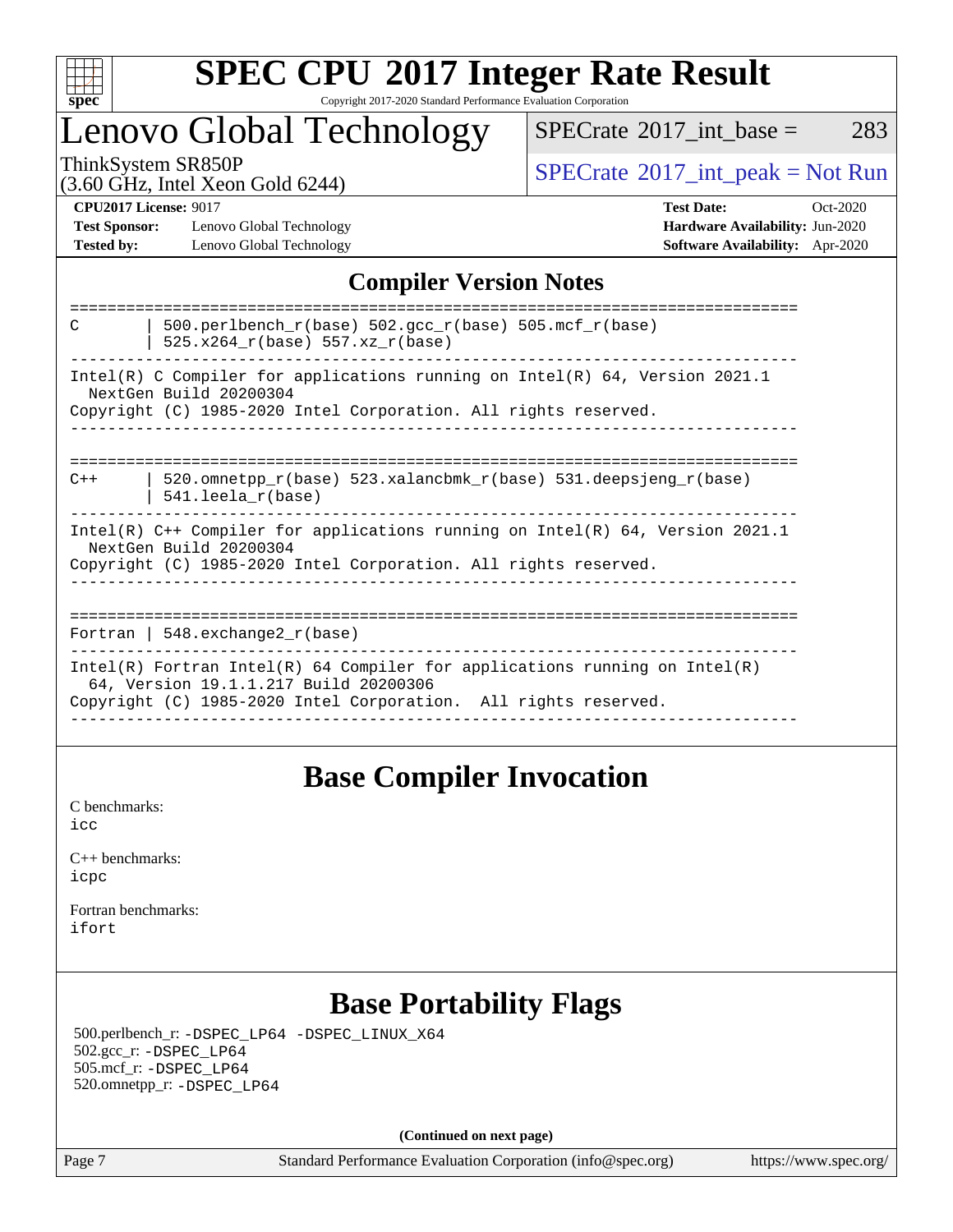

Copyright 2017-2020 Standard Performance Evaluation Corporation

Lenovo Global Technology

 $SPECTate@2017\_int\_base = 283$ 

(3.60 GHz, Intel Xeon Gold 6244)

ThinkSystem SR850P<br>  $SPECTI<sub>2</sub>$  [SPECrate](http://www.spec.org/auto/cpu2017/Docs/result-fields.html#SPECrate2017intpeak)®[2017\\_int\\_peak = N](http://www.spec.org/auto/cpu2017/Docs/result-fields.html#SPECrate2017intpeak)ot Run

**[Test Sponsor:](http://www.spec.org/auto/cpu2017/Docs/result-fields.html#TestSponsor)** Lenovo Global Technology **[Hardware Availability:](http://www.spec.org/auto/cpu2017/Docs/result-fields.html#HardwareAvailability)** Jun-2020 **[Tested by:](http://www.spec.org/auto/cpu2017/Docs/result-fields.html#Testedby)** Lenovo Global Technology **[Software Availability:](http://www.spec.org/auto/cpu2017/Docs/result-fields.html#SoftwareAvailability)** Apr-2020

**[CPU2017 License:](http://www.spec.org/auto/cpu2017/Docs/result-fields.html#CPU2017License)** 9017 **[Test Date:](http://www.spec.org/auto/cpu2017/Docs/result-fields.html#TestDate)** Oct-2020

## **[Base Portability Flags \(Continued\)](http://www.spec.org/auto/cpu2017/Docs/result-fields.html#BasePortabilityFlags)**

 523.xalancbmk\_r: [-DSPEC\\_LP64](http://www.spec.org/cpu2017/results/res2020q4/cpu2017-20201026-24288.flags.html#suite_basePORTABILITY523_xalancbmk_r_DSPEC_LP64) [-DSPEC\\_LINUX](http://www.spec.org/cpu2017/results/res2020q4/cpu2017-20201026-24288.flags.html#b523.xalancbmk_r_baseCXXPORTABILITY_DSPEC_LINUX) 525.x264\_r: [-DSPEC\\_LP64](http://www.spec.org/cpu2017/results/res2020q4/cpu2017-20201026-24288.flags.html#suite_basePORTABILITY525_x264_r_DSPEC_LP64) 531.deepsjeng\_r: [-DSPEC\\_LP64](http://www.spec.org/cpu2017/results/res2020q4/cpu2017-20201026-24288.flags.html#suite_basePORTABILITY531_deepsjeng_r_DSPEC_LP64) 541.leela\_r: [-DSPEC\\_LP64](http://www.spec.org/cpu2017/results/res2020q4/cpu2017-20201026-24288.flags.html#suite_basePORTABILITY541_leela_r_DSPEC_LP64) 548.exchange2\_r: [-DSPEC\\_LP64](http://www.spec.org/cpu2017/results/res2020q4/cpu2017-20201026-24288.flags.html#suite_basePORTABILITY548_exchange2_r_DSPEC_LP64) 557.xz\_r: [-DSPEC\\_LP64](http://www.spec.org/cpu2017/results/res2020q4/cpu2017-20201026-24288.flags.html#suite_basePORTABILITY557_xz_r_DSPEC_LP64)

**[Base Optimization Flags](http://www.spec.org/auto/cpu2017/Docs/result-fields.html#BaseOptimizationFlags)**

#### [C benchmarks](http://www.spec.org/auto/cpu2017/Docs/result-fields.html#Cbenchmarks):

```
-m64 -qnextgen -std=c11
-Wl,-plugin-opt=-x86-branches-within-32B-boundaries -Wl,-z,muldefs
-xCORE-AVX512 -O3 -ffast-math -flto -mfpmath=sse -funroll-loops
-fuse-ld=gold -qopt-mem-layout-trans=4
-L/usr/local/IntelCompiler19/compilers_and_libraries_2020.1.217/linux/compiler/lib/intel64_lin
-lqkmalloc
```
#### [C++ benchmarks](http://www.spec.org/auto/cpu2017/Docs/result-fields.html#CXXbenchmarks):

```
-m64 -qnextgen -Wl,-plugin-opt=-x86-branches-within-32B-boundaries
-Wl,-z,muldefs -xCORE-AVX512 -O3 -ffast-math -flto -mfpmath=sse
-funroll-loops -fuse-ld=gold -qopt-mem-layout-trans=4
-L/usr/local/IntelCompiler19/compilers_and_libraries_2020.1.217/linux/compiler/lib/intel64_lin
-lqkmalloc
```
#### [Fortran benchmarks:](http://www.spec.org/auto/cpu2017/Docs/result-fields.html#Fortranbenchmarks)

```
-m64 -Wl,-plugin-opt=-x86-branches-within-32B-boundaries -Wl,-z,muldefs
-xCORE-AVX512 -O3 -ipo -no-prec-div -qopt-mem-layout-trans=4
-nostandard-realloc-lhs -align array32byte -auto
-mbranches-within-32B-boundaries
-L/usr/local/IntelCompiler19/compilers_and_libraries_2020.1.217/linux/compiler/lib/intel64_lin
-lqkmalloc
```
[The flags files that were used to format this result can be browsed at](tmsearch) [http://www.spec.org/cpu2017/flags/Intel-ic19.1u1-official-linux64\\_revA.html](http://www.spec.org/cpu2017/flags/Intel-ic19.1u1-official-linux64_revA.html) <http://www.spec.org/cpu2017/flags/Lenovo-Platform-SPECcpu2017-Flags-V1.2-CLX-I.html>

[You can also download the XML flags sources by saving the following links:](tmsearch) [http://www.spec.org/cpu2017/flags/Intel-ic19.1u1-official-linux64\\_revA.xml](http://www.spec.org/cpu2017/flags/Intel-ic19.1u1-official-linux64_revA.xml) <http://www.spec.org/cpu2017/flags/Lenovo-Platform-SPECcpu2017-Flags-V1.2-CLX-I.xml>